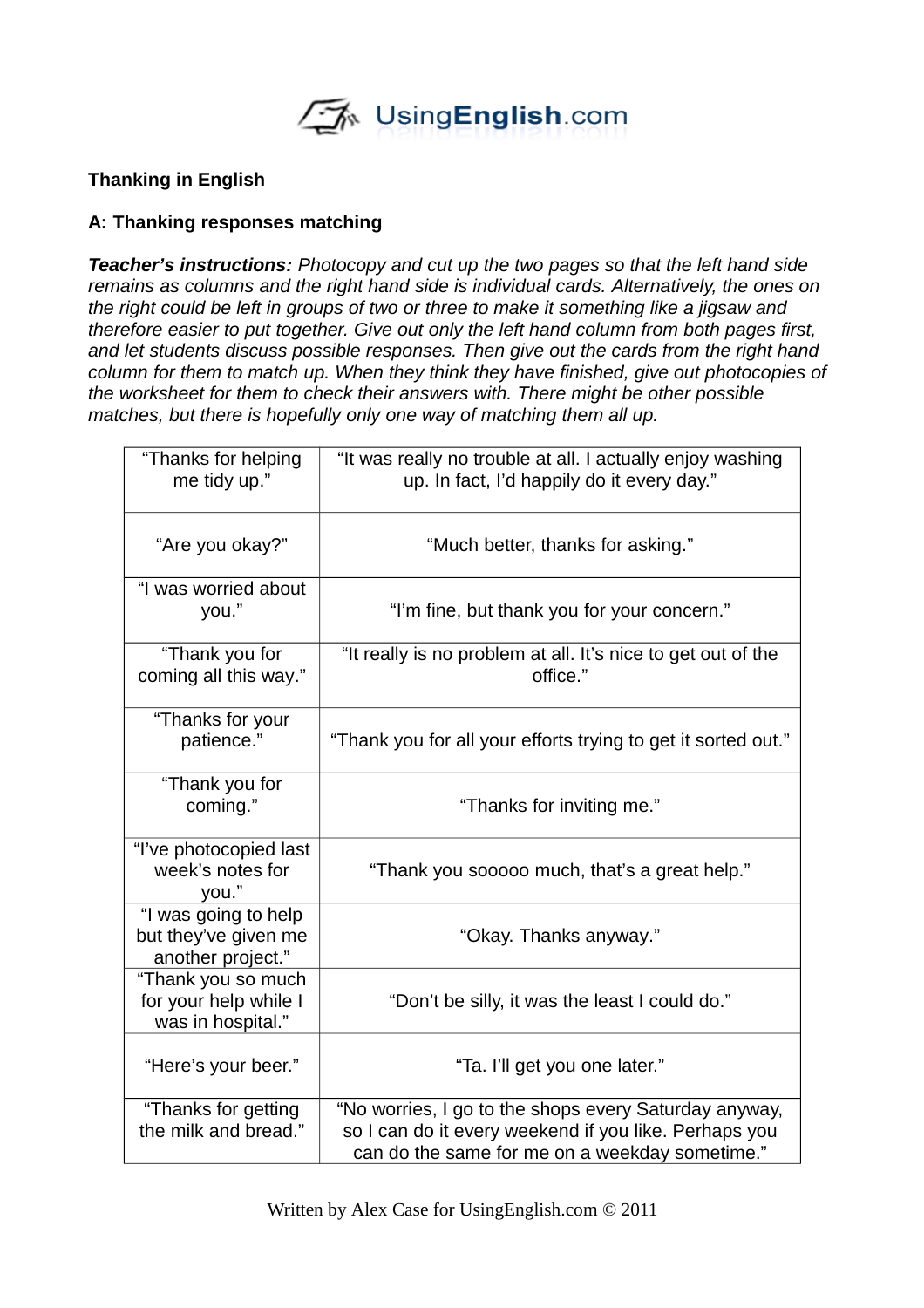# UsingEnglish.com

| "Thanks, I couldn't<br>have done it without<br>you. I'll buy dinner."     | "There's really no need, I was just happy to be of help."       |
|---------------------------------------------------------------------------|-----------------------------------------------------------------|
| "I bought you<br>something for your<br>birthday."                         | "Oh, you shouldn't have!"                                       |
| "I'd also like to thank<br>you, Sarah, for being<br>such a great friend." | "Stop it, you're embarrassing me!"                              |
| "Here are the keys to<br>my car."                                         | "Thanks. I'll get them back to you by Friday."                  |
| "I've found a copy of<br>that CD you've been<br>looking for."             | "No? Really? You're a star!"                                    |
| "I had a great time.<br>Thanks for inviting<br>me."                       | "I'm glad you enjoyed it."                                      |
| "Thank you so much<br>for rescuing my cat<br>from the tree."              | "No need to thank me, madam. Just doing my job."                |
| "Would you like to<br>come for a drink later<br>on?"                      | "Thanks for the invitation, but"                                |
| "Here's your hammer<br>back. Thanks for<br>lending it to me."             | "Thanks for getting it back to me so quickly."                  |
| "Thanks for having<br>me."                                                | "It's been our pleasure. You must come and stay again<br>soon." |
| "Thanks. That's just<br>what I needed after<br>that walk.'                | "Would you like another?"                                       |
| "There's no need to<br>apologise, it could<br>happen to anyone."          | "Thanks for your understanding."                                |
| "Would you like me<br>to carry that for you?"                             | "That would be a great help. Thanks."                           |
| "Can I help you?"                                                         | "No thanks, I'm just looking."                                  |
| "Would you like a cup<br>of tea?"                                         | "Thanks for the offer, but I've just had one."                  |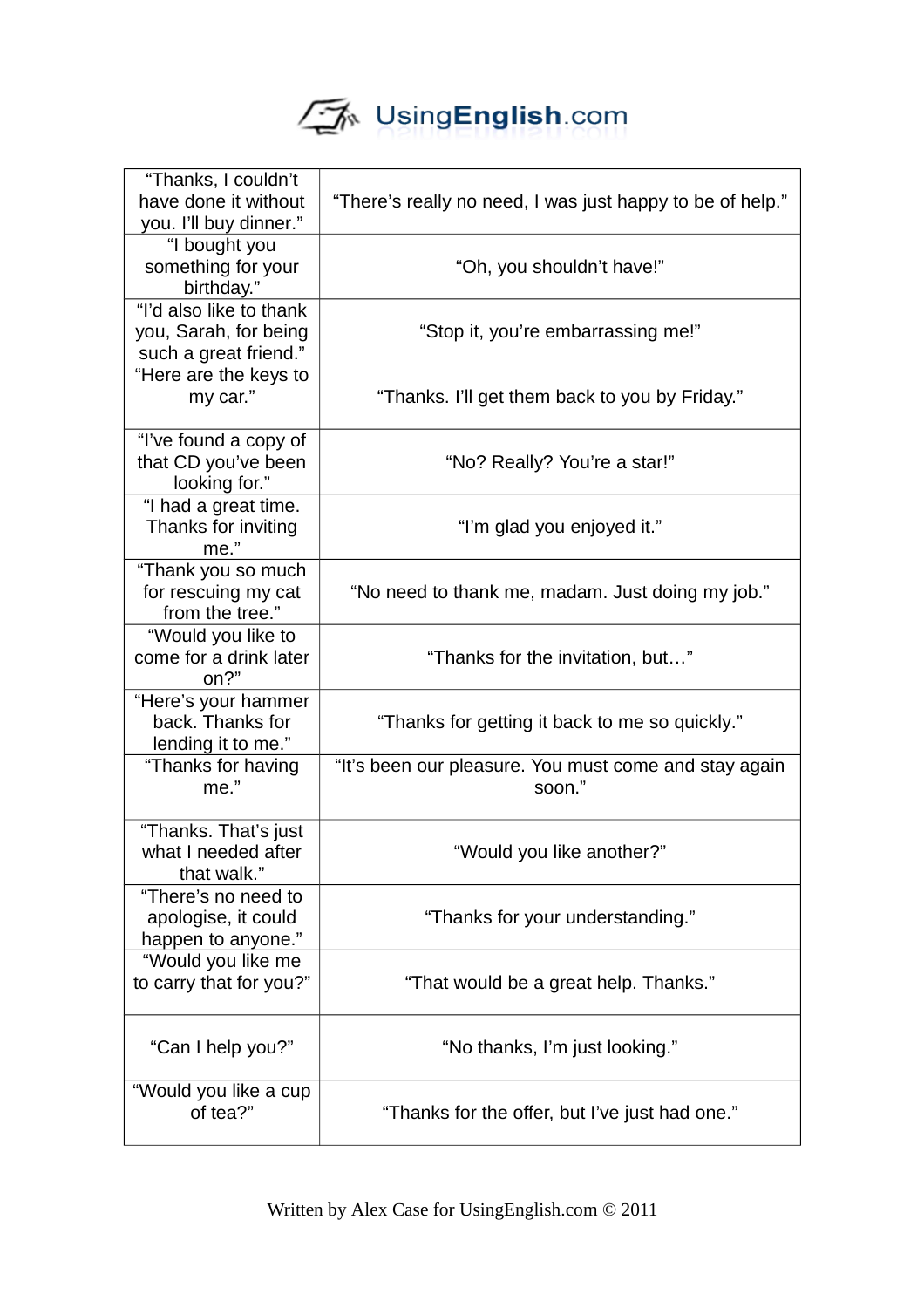

#### **B: Language brainstorming and analysis**

*From your own knowledge and the phrases you looked at before, discuss the questions below:*

What are more informal ways of saying "Thank you"?

What are more formal ways of saying "Thank you"?

What words can you add to "Thank you" and its more formal and informal versions to make longer sentences?

Which examples of thanking on the previous worksheet use the structure Thanks + Reason + Future action? Could you add that structure to any of the other examples on the last two pages?

What phrases are often used to reply to "Thank you"?

Which less generally used phrases above mean the same thing/ are used in the same way?

Which replies to thanks use the structure Fixed phrase + Reason why thanks not needed + Offer of future help and/or Ways of repayment? Could you add that to any of the other examples?

What thanking sentences can you use in phrases for starting and ending business phone calls and emails?

In which situations are these phrases used?

- **•** Thanks anyway
- **•** Thanks again
- Thanks for asking
- Thanks for your concern
- You're a star/ a hero/ a lifesaver
- You shouldn't have
- Thanks for your understanding
- Thanks for having me
- Thanks for the offer
- Thanks in advance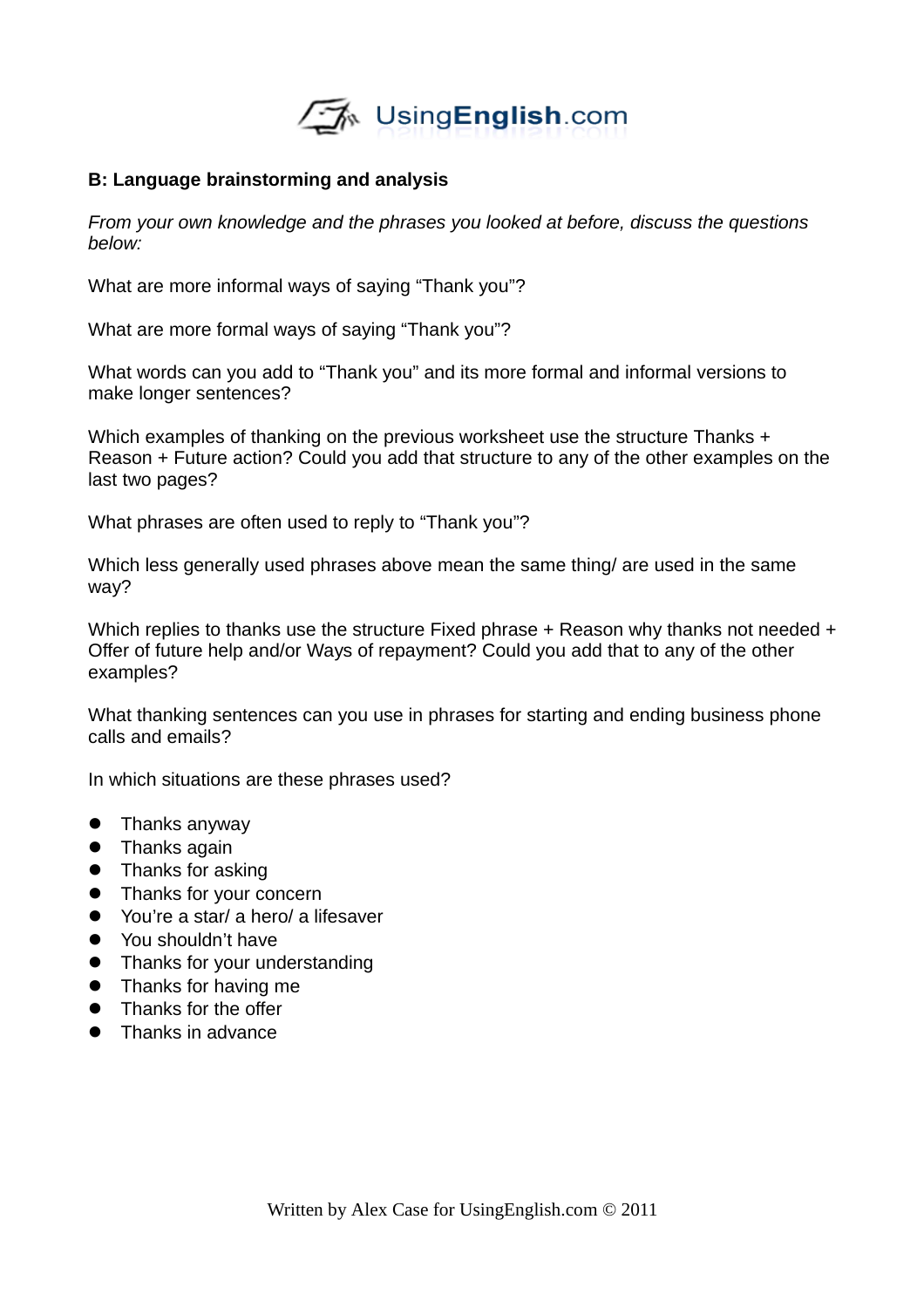

### **C: Roleplays**

*Roleplay some of the following situations with at least four lines per conversation, paying attention to how and how often you say thank you.*

- **Someone has helped you carry a heavy box.**
- You've spent the weekend on someone's yacht.
- Someone has helped you write a report.
- An ex-colleague invites you to a restaurant and pays the bill
- You are receiving presents from a few friends, one at a time.
- Someone sent you a birthday message. This is the first time since then that you've spoken
- Buy two or three things in a newsagent's (e.g. cigarettes, a magazine and some chewing gum)
- Phone reception and ask to speak to someone. They are not there.
- You are leaving your host family to get a taxi to the airport to fly home.
- You are leaving the company today. Go round and talk to your colleagues.
- Politely refuse all your partner's offers of help
- Your partner helped you when you were sick and is now asking after your health

## **D: Common errors in thanking language**

*What is wrong with each of the lines below?*

- $\bullet$  Thanks for the lovely meal Thanks for eating it x
- Thanks for carrying the box for me It was my pleasure x
- Thanks for coming here to see me today You're welcome x
- Thanks for coming here to see me today Thanks for having me x
- Cheers very much x
- I managed to find you a vase to replace the one from your set that got broken Sorry. That's so kind x
- $\bullet$  I am very gratitude x
- Thank you a lot x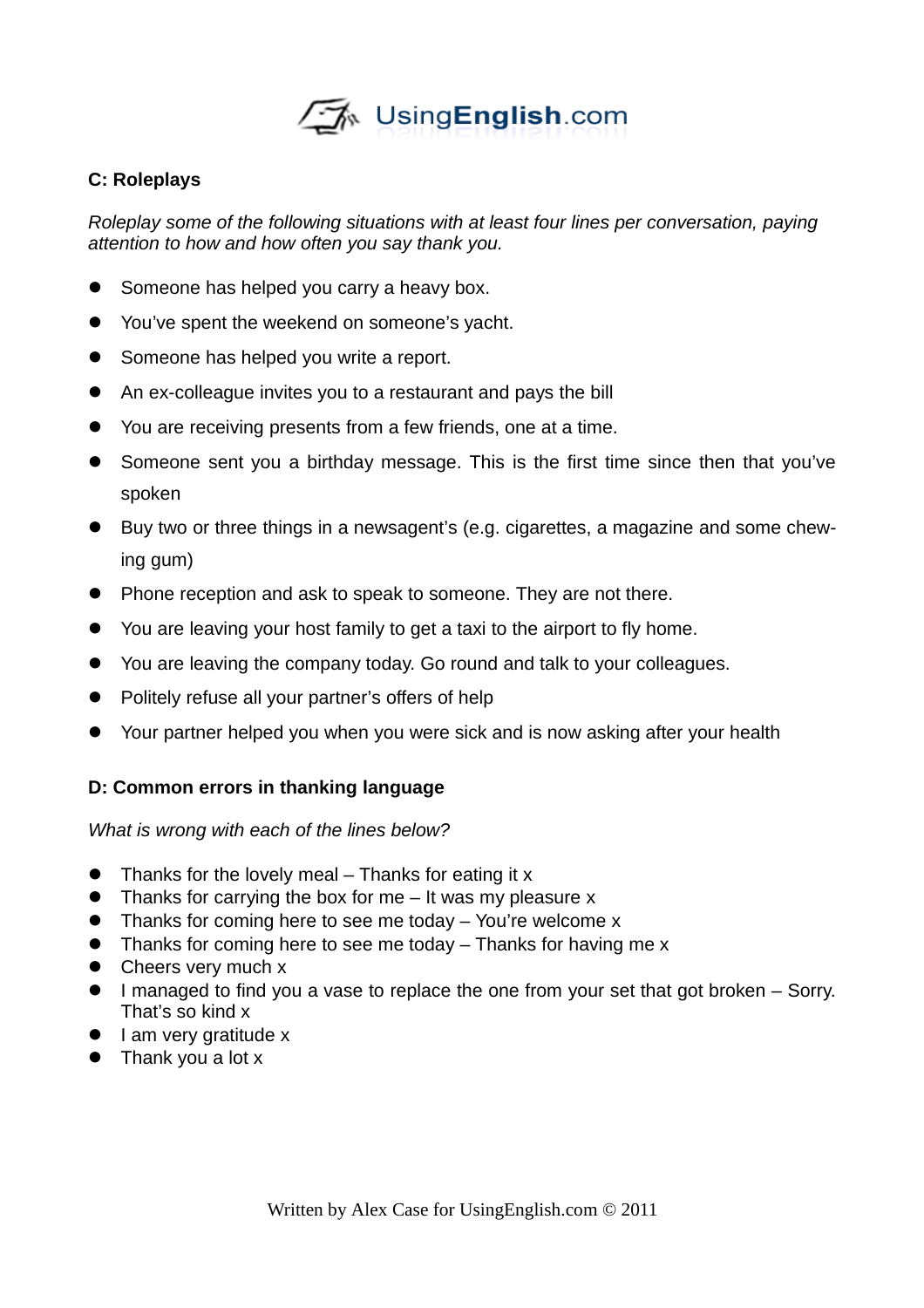## UsingEnglish.com

*These phrases can only be used in very particular situations and are often used wrong by language learners? What are the correct situations?*

- Thank you for your cooperation.
- **•** Thank you for continuing to do business with us.
- Thank you for your kind attention.

*What are the differences between these phrases?*

- **•** Thanks in advance/ Thanks for your cooperation
- Thanks in advance for.../ Thanks for...
- Thanks for your hospitality/ Thanks for having me
- Thanks for your recommendation/ Thanks for your recommendation, but...
- Thank you. That's so thoughtful./ Thank you. That's very kind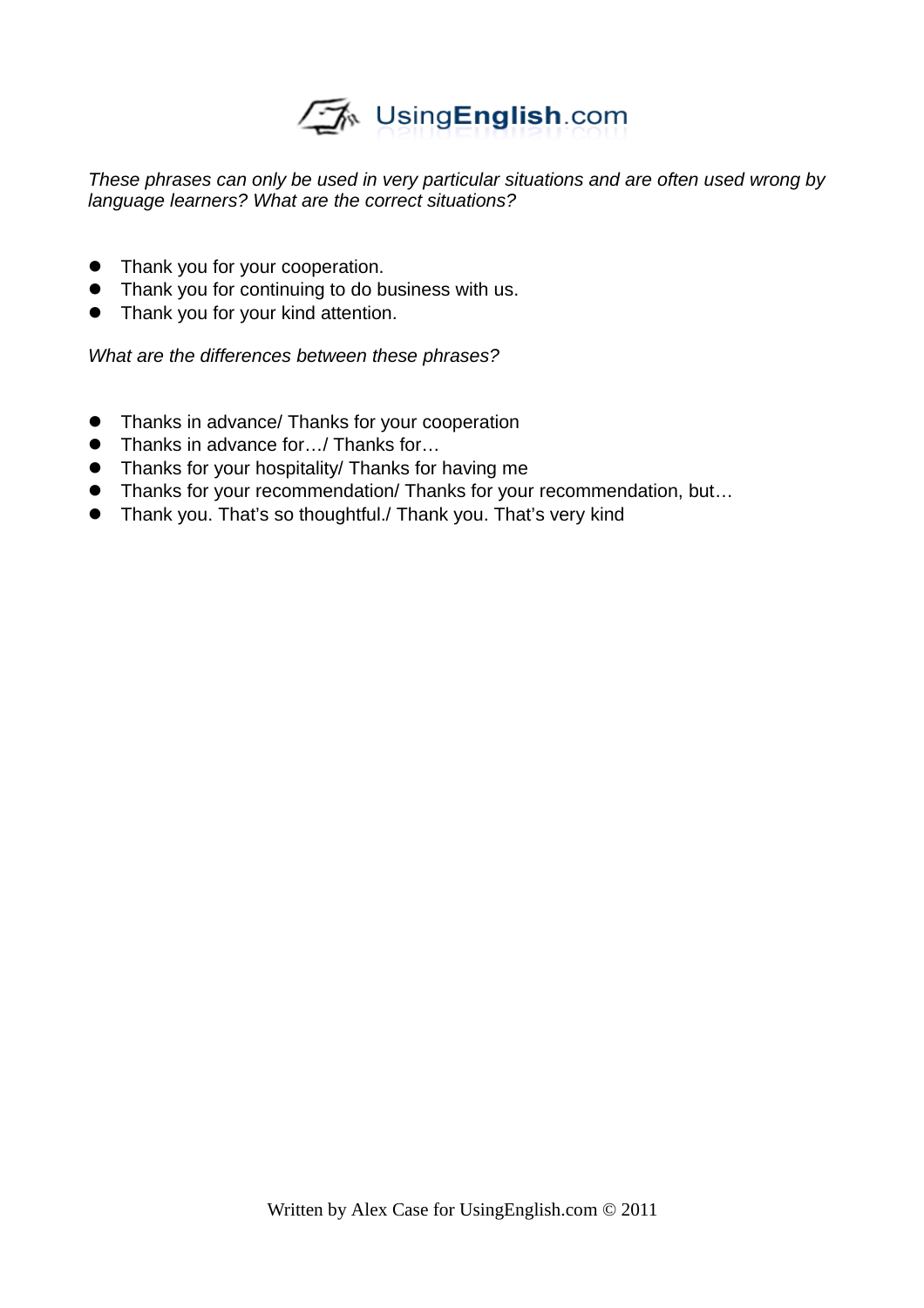

#### **Suggested answers**

**More informal ways of saying "Thank you"**

Thanks/ Cheers/ Ta/ I owe you one/ You're a star/ You're a lifesaver

#### **More formal ways of saying "Thank you"**

I am very grateful for…/ I would like to express my gratitude for…/ Please accept my thanks for…

#### **Words can you add to make longer sentences**

Thank you so much/ Thank you very much/ I would like to thank you for../ Thank you for…/ I really can't thank you enough for…/ Thanks a lot/ Thanks for…/ Thanks again/ Thanks anyway/ Cheers for…/ You're an absolute star./ You're a real lifesaver./ You're a total hero.

#### **Thanks + Reason + Future action**

Thanks, I couldn't have done it without you. I'll buy dinner.

#### **Typical replies**

You're (very) welcome/ Not at all/ (It was) no problem. (Anytime)./ Don't mention it/ (It was) my pleasure/ No worries/ It was really no trouble (at all)./ No, no, no. Thank you/ It was the least I could do

#### **Fixed phrase + Reason why thanks not needed + Offer of future help and/or Ways of repayment**

No worries, I go to the shops every Saturday anyway, so I can do it every weekend if you like. Perhaps you can do the same for me on a weekday sometime.

#### **Thanking phrases for starting and ending business phone calls**

Thank you for calling…/ Thanks for your call./ Thanks for getting back to me so quickly.

#### **Thanking phrases for starting and ending business emails**

Thank you for your email (yesterday)/ Thanks for making the time to meet me yesterday/ Thank you for your interest in our company/ Thanks again/ Thanks in advance

#### **In which situations are these phrases used?**

- $\bullet$  Thanks anyway When they can't help
- Thanks again When you thanked them for the same thing earlier in the conversation/ email
- Thanks for asking When refusing an invitation or when someone asks after your health
- Thanks for your concern When someone asks about your health
- You're a star/ a hero/ a lifesaver When someone really helps you
- You shouldn't have When receiving gifts
- Thanks for your understanding When they respond to your rejection
- Thanks for having me After staying at someone's house (although others use it for hospitality more generally)
- Thanks for the offer After turning down an offer of help or an invitation